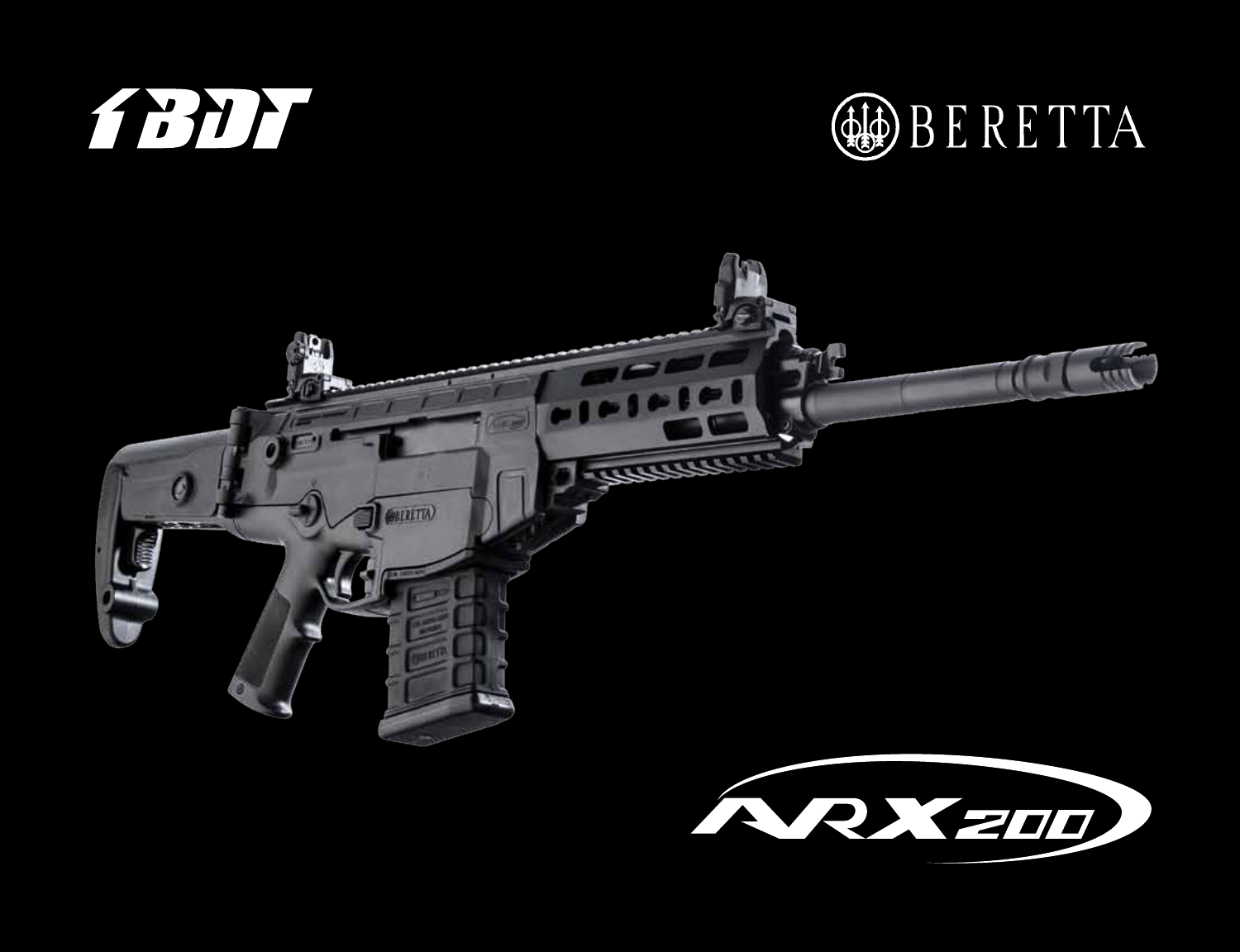

## **INTRODUCING THE NEW ARX 200 COMBAT RIFLE** Born to exceEd

The Beretta ARX 200 is the new combat rifle in calibre 7.62 mm x 51 NATO, designed to exceed the military standards.

The ARX 200 features fully ambidextrous controls (bolt catch lever, magazine release button, fire selector) and is equipped with an interface for the Beretta GLX 160 (40x46mm) grenade launcher, a telescopic / foldable stock as well as a complete set of rails on all sides of the weapon. The design of the gun components has been optimised in order to ensure the highest level of accuracy and reliability.

**STOCK** Foldable and telescopic. Adjustable cheek rest and shock absorber back plate. 4 fixed sling attachments located on the rear and detachable swivels on the front.

 $-1001000 - 55$ 

--

A complete range of accessories makes the ARX 200 the best choice for Military and Law Enforcement community, suitable for any combat situation.

**Aiming system**

and range setting.

\_\_\_\_\_\_\_\_

## **MILITARY AND ENVIRONMENTAL TESTS**



**Magazine** Capacity of 20 rounds, polymer. Adapter for SR25 type magazines available.

**BERETTA** 



**Fire selector** Three position fire selector device positioned on both sides.

**REVERSIBLE COCKING HANDLE. Oversized controls**

œ

**ICS 6X40** Innovative Steiner Combat Sight.

## Cold hammer forged barrel. Precision less than 1.5 MOA (5 rounds at 100m) with "match" ammo.

## **TECHNICAL DATA**

| Model                     | <b>ARX 200</b>                                       |                          |
|---------------------------|------------------------------------------------------|--------------------------|
| Frame                     | Ergonomic in aluminium and reinforced techno polymer |                          |
| Caliber                   | 7,62x51 mm NATO                                      |                          |
| Locking system            | Locked breech - Rotating bolt                        |                          |
| Operating system          | Gas piston                                           |                          |
| Feeding system            | Magazine feed                                        |                          |
| <b>Barrel</b>             | <b>Full floating</b>                                 |                          |
|                           | Length                                               | 16" excluded flash hider |
|                           | <b>Rifling type</b>                                  | right handed             |
|                           | Nr. of grooves                                       | 4                        |
|                           | Pitch                                                | $279$ mm $(11")$         |
| Length                    | Extended stock 1000 mm                               |                          |
|                           | Collapsed stock 890 mm                               |                          |
|                           | Folded stock 730 mm                                  |                          |
| Weight (without magazine) | $4$ kg                                               |                          |